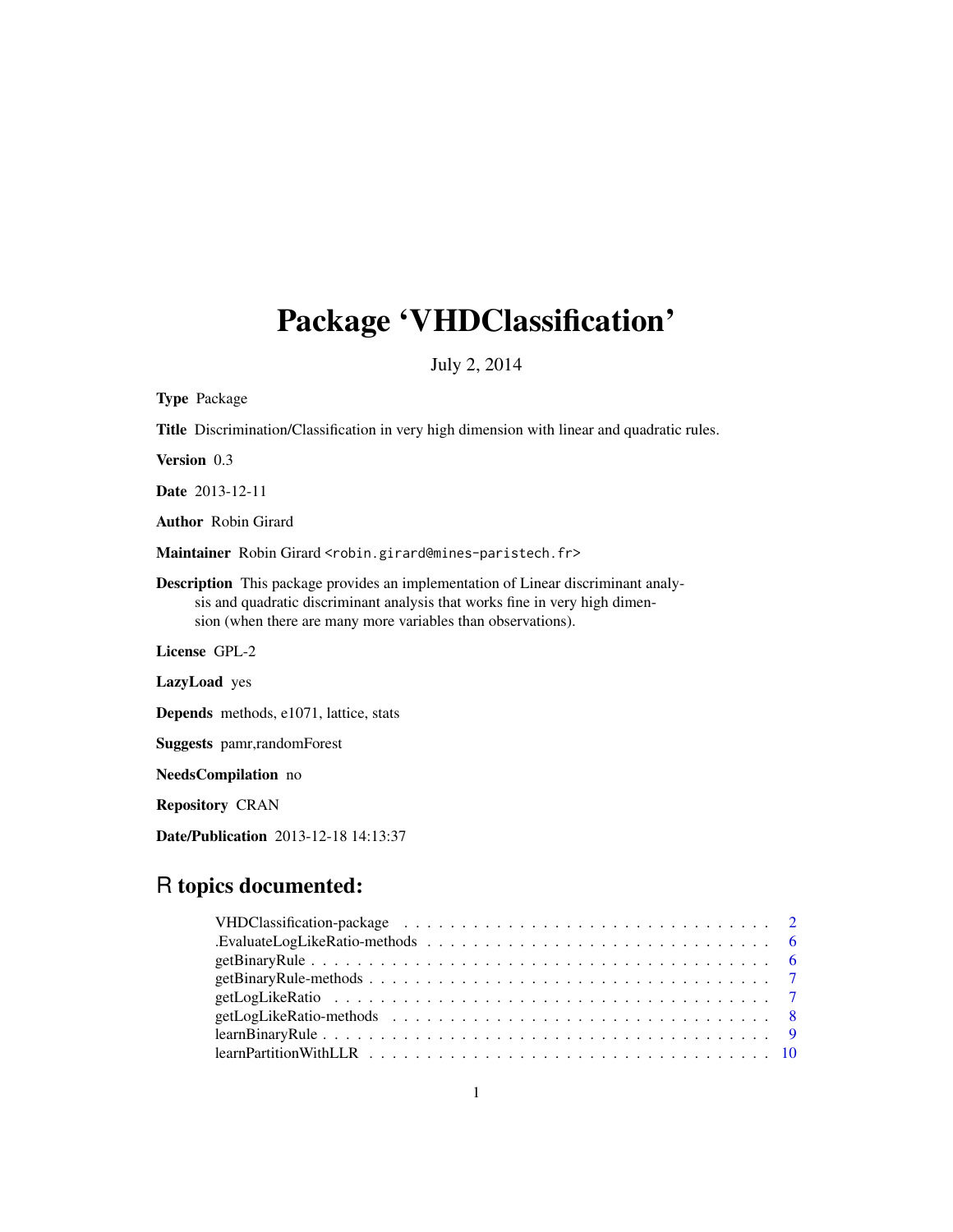<span id="page-1-0"></span>

| Index | - 15 |
|-------|------|
|       |      |
|       |      |
|       |      |
|       |      |

VHDClassification-package

*Discrimination-Classification in very high dimension with linear and quadratic rules.*

#### <span id="page-1-1"></span>Description

This package provides an implementation of Linear disciminant analysis and quadratic discriminant analysis that works fine in very high dimension (when there are many more variables than observations).

## Details

| Package:  | <b>VHDClassification</b>       |
|-----------|--------------------------------|
| Type:     | Package                        |
| Version:  | 0.1                            |
| Date:     | 2010-04-15                     |
| License:  | $GPL-2$                        |
| LazyLoad: | yes                            |
| Depends:  | methods, e1071, lattice, stats |

This package provides learning procedure for classification in very high dimension. Binary learning is done with [learnBinaryRule](#page-8-1) while K-class (K>=2) learning is done with function [learnPartitionWithLLR](#page-9-1).

[learnBinaryRule](#page-8-1) can return an object [LinearRule-class](#page-10-1) or an object [QuadraticRule-class](#page-12-1) depending whether type='linear' or 'quadratic'. [learnPartitionWithLLR](#page-9-1) basically returns a set of binary rules which is represented by the class [PartitionWithLLR-class](#page-11-1). The used procedure for the learning are described in the papers cited below. The

The method predict [\(predict-methods\)](#page-1-1) is implemented for class [LinearRule-class](#page-10-1) [QuadraticRule-class](#page-12-1) [learnPartitionWithLLR](#page-9-1). It predicts the class of a new observation.

#### Author(s)

Maintainer-author: Robin Girard <robin.girard@mines-paristech.fr>

#### References

Fast rate of convergence in high dimensional linear discriminant analysis. R. Girard To appear in Journal of Nonparametric Statistics.\ Very high dimensional discriminant analysis with thresholding estimation. R. Girard. Submitted.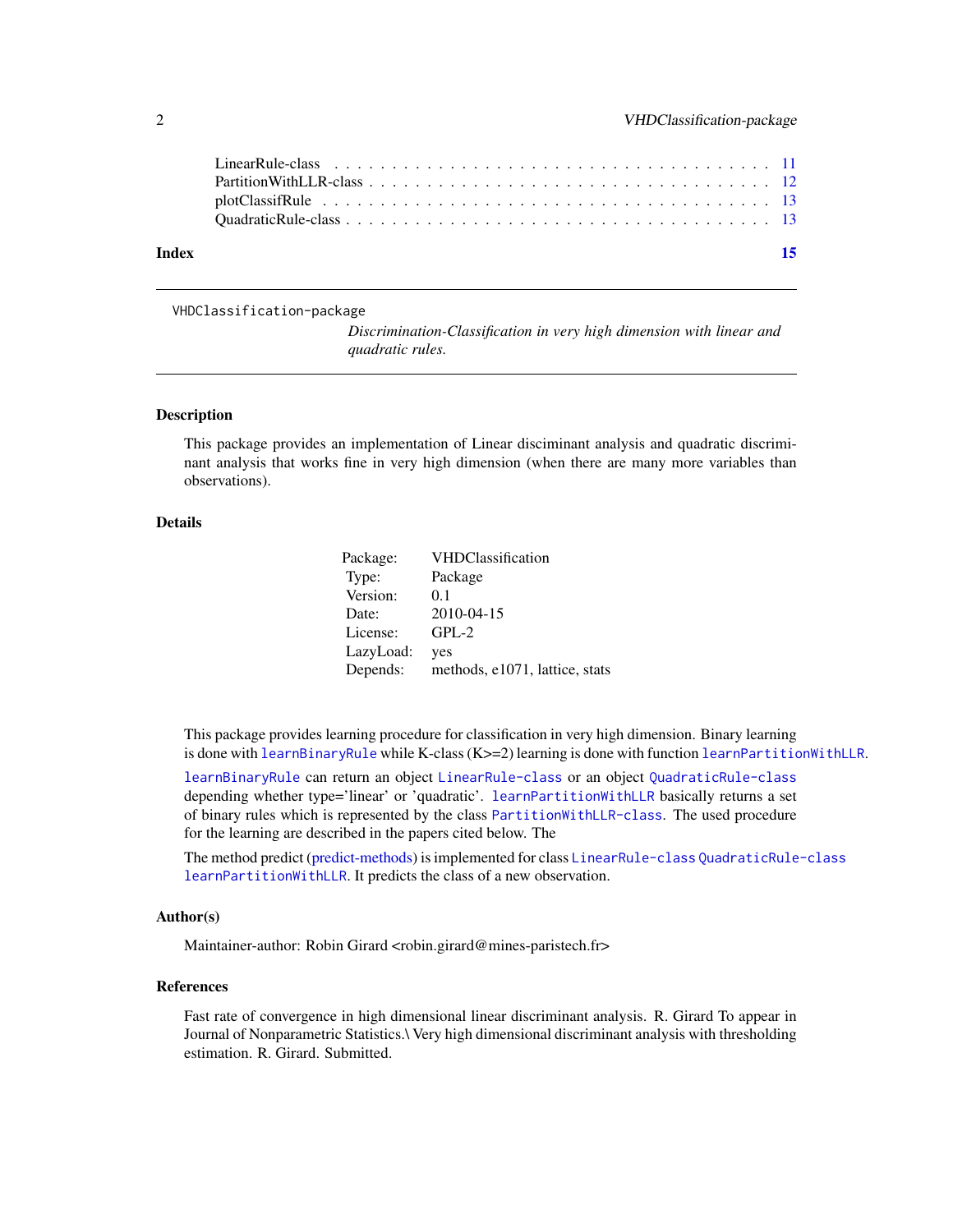#### Examples

```
############ Tests 2 classes when the true rule should be quadratic
#library(VHDClassification)
p=500; n=50; m=array(0, c(p,2)); C=array(c(1,20), c(p,2)); C[c(1,3,5),1]=40x=NULL; y=NULL;
for (k in 1:2)
{
  M=matrix(rnorm(p*n),nrow=p,ncol=n)
  tmp=array(C[,k]^(1/2),c(p,n))*(M)+array(mE,k],c(p,n))x = r \text{bind}(x, t(tmp));
  y=c(y,array(k,n))
  }
#Learning
LearnedQuadBinaryRule=learnBinaryRule(x,y,type='quadratic')
LearnedLinBinaryRule=learnBinaryRule(x,y) # default is linear type
# for comparison with SVM
# require(e1071)
# svmRule=best.tune('svm',
# train.x=x,
# train.y=factor(y),
# ranges=list(gamma=c(2^(-4:4)),# cost = 2^(-2:2))))# for comparison with randomForest
require(randomForest)
RF \le best.tune('randomForest',x,factor(y),ranges=list(ntree = c(100,500)))
# for comparison with nearest chrunken centroid
#require(pamr)
#myTrainingdata=list(x=t(x),y=y)
#mytrain <- pamr.train(myTrainingdata)
#mycv <- pamr.cv(mytrain,myTrainingdata)
#thresh=try(mycv$threshold[which.min(mycv$error)],silent = TRUE)
#Testing Set
x=NULL; y=NULL;
for (k in 1:2){
    M=matrix(rnorm(p*n),nrow=p,ncol=n)
    x = r \text{bind}(x, t(\arctan(C[, k]^{(1/2)}, c(p, n))*(M) + \arctan(m[, k], c(p, n))));
   y=c(y,array(k,n))}
#Testing
myTestingdata=list(x=x,y=y)
QDAScore=mean((y!=predict(LearnedQuadBinaryRule,myTestingdata$x))) ;
LDAScore=mean((y!=predict(LearnedLinBinaryRule,myTestingdata$x))) ;
RFScore=mean((y!=predict(RF,myTestingdata$x))) ;
#SVMScore=mean((y!=predict(svmRule,x))) ;
#comparison with nearest chrunken centroid
myTestingdata=list(x=t(x),y=y)
#V=as.numeric(pamr.predict(mytrain, myTestingdata$x,threshold=thresh,type="class"))
#SCScore=mean((myTestingdata$y!=V))
```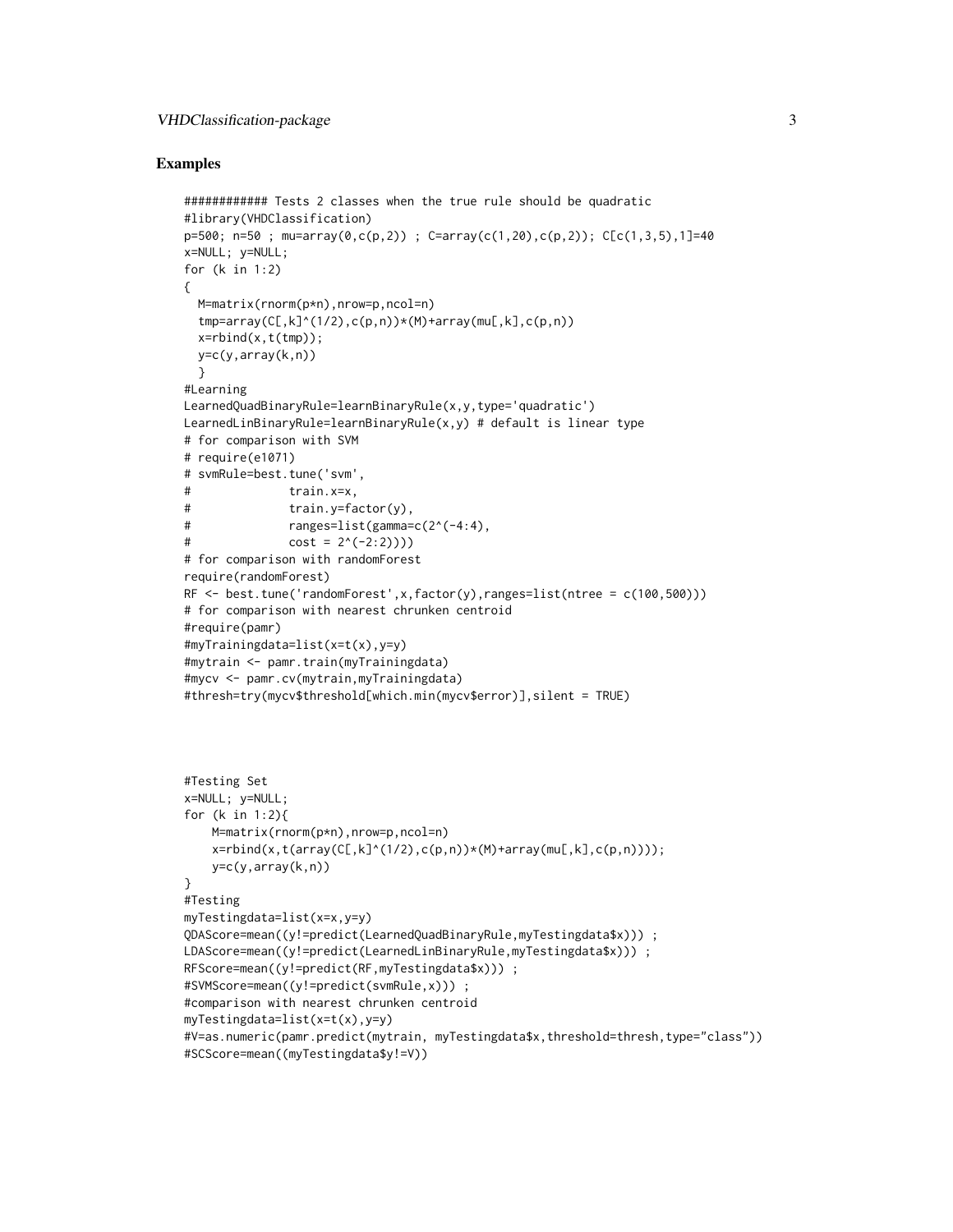```
cat('\n')
cat('What does it cost to use type=linear when the rule is quadratic ? ','\n',
'Score of the linear rule: ',LDAScore,'\n',
'Score of the quadratic rule: ',QDAScore,'\n',
#'Score of the nearest shrunken centroid rule: ',SCScore,'\n',
'Score of the random forest rule: ',RFScore,'\n',
#'Score of the support vector machine rule: ',SVMScore,'\n',
'Note: These scores should be average for a large number of experiment or interpreted carefully \n')
plotClassifRule(LearnedQuadBinaryRule)
############ Tests 2 classes quadratic and linear. when the true is linear
#library(VHDClassification)
#p=100; n=50 ; mu=array(0,c(p,2)); mu[1:10,1]=1 ;C=array(c(1,20),p)
#x=NULL; y=NULL;
#for (k in 1:2){
# M=matrix(rnorm(p*n),nrow=p,ncol=n)
# x=rbind(x,t(array(C^(1/2),c(p,n))*(M)+array(mu[,k],c(p,n))));
# y=c(y,array(k,n))}
#Learning
#LearnedQuadBinaryRule=learnBinaryRule(x,y,type='quadratic')
#LearnedLinBinaryRule=learnBinaryRule(x,y) # default is linear type
#comparison with nearest chrunken centroid
#require(pamr)
#myTrainingdata=list(x=t(x),y=y)
#mytrain <- pamr.train(myTrainingdata)
#mycv <- pamr.cv(mytrain,myTrainingdata)
#thresh=try(mycv$threshold[which.min(mycv$error)],silent = TRUE)
#Testing Set
#x=NULL; y=NULL;
#for (k in 1:2){
# M=matrix(rnorm(p*n),nrow=p,ncol=n)
     x = rbind(x, t(array(C^(1/2),c(p,n))*(M)+array(mL,k],c(p,n))));
# y=c(y,array(k,n))
#}
#Testing
#myTestingdata=list(x=x,y=y)
#QDAScore=mean((y!=predict(LearnedQuadBinaryRule,myTestingdata$x))) ;
#LDAScore=mean((y!=predict(LearnedLinBinaryRule,myTestingdata$x))) ;
#comparison with nearest shrunken centroid
#myTestingdata=list(x=t(x),y=y)
#tmp=as.numeric(pamr.predict(mytrain,threshold=thresh,
# myTestingdata$x,type="class"))
#SCScore=mean((myTestingdata$y!=tmp))
#cat('\n',
#'What does it cost to use type=
# quadratic rule when the true optimal rule is linear ? ','\n',
#'Score of the linear rule: ',LDAScore,'\n',
#'Score of the rule with type=quadratic : ',QDAScore,'\n',
# 'it detects that the true rule is linear?\n',
#'Score of the nearest shrunken centroid rule: ',SCScore,'\n')
```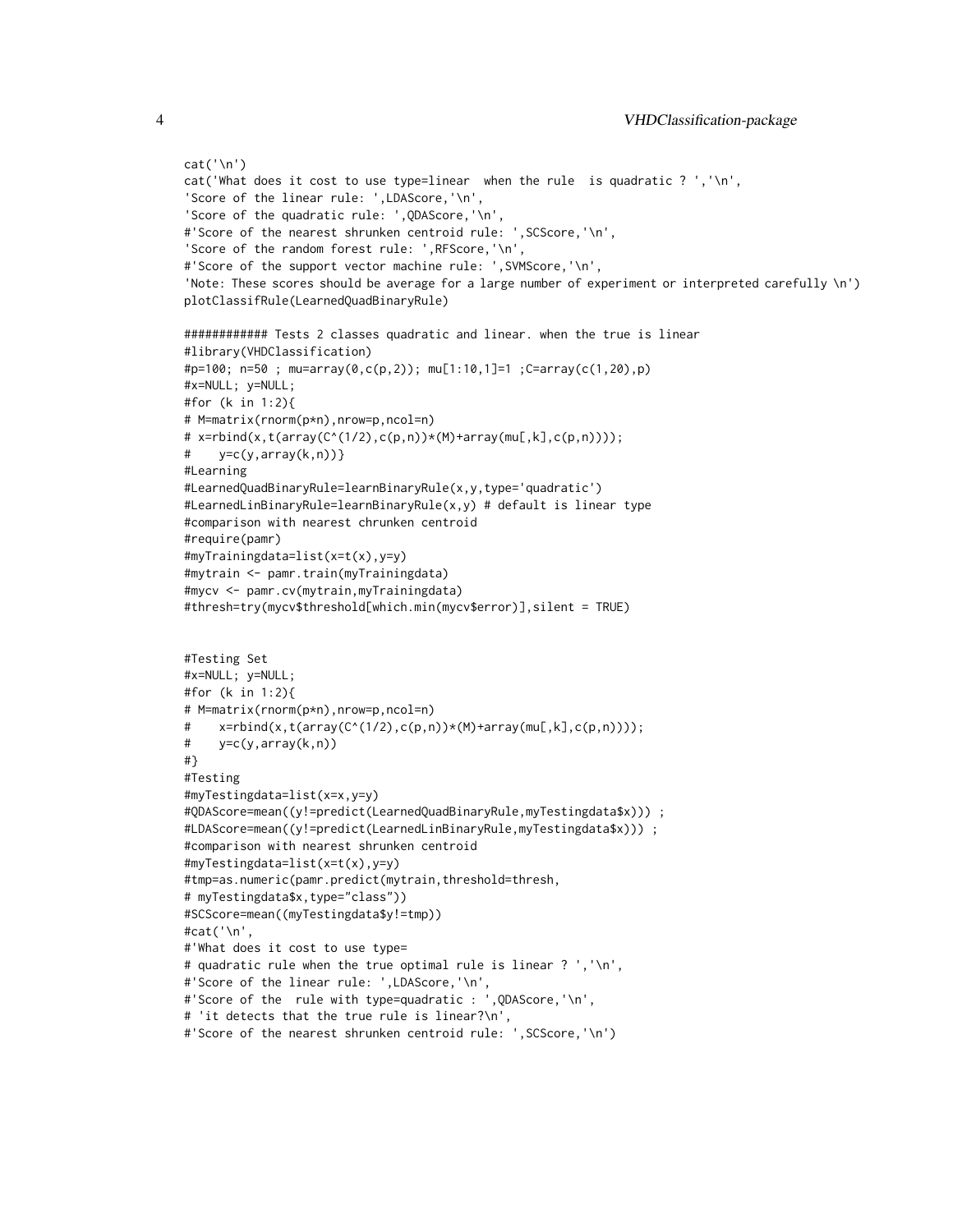```
#plotClassifRule(LearnedQuadBinaryRule)
```
#'Score of the random Forest Rule: ',RFScore,'\n')

```
############ Tests 3 classes
#library(VHDClassification)
#p=1000; n=40 ; mu=array(0,c(p,3)); mu[1:10,1]=4; C=array(c(1,20),p)
#x=NULL; y=NULL;
#for (k in 1:3){
# if (k < 3)# M=matrix(rnorm(p*n),nrow=p,ncol=n)
# x=rbind(x,t(array(C^(1/2),c(p,n))*(M)+array(mu[,k],c(p,n))));
# y=c(y,array(k,n))}
# else
# {
# tildeC=C; tildeC[1:10]=40;
# M=matrix(rnorm(p*n),nrow=p,ncol=n)
# x=rbind(x,t(array(tildeC^(1/2),c(p,n))*(M)+array(mu[,k],c(p,n))));
# y=c(y,array(k,n))
# }
# }
#Learning
#LearnedLinearPartitionWithLLR=learnPartitionWithLLR(x,y,type='linear')
#LearnedQuadraticPartitionWithLLR=learnPartitionWithLLR(x,y,type='quadratic')
#plotClassifRule(LearnedQuadraticPartitionWithLLR)
#require(randomForest)
#RF <- best.tune('randomForest',x,factor(y),ranges=list(ntree = c(500)))
#Testing Set
#x=NULL; y=NULL;
#for (k in 1:3){
# if (k<3){
# M=matrix(rnorm(p*n),nrow=p,ncol=n)
# x=rbind(x,t(array(C<sup>^</sup>(1/2),c(p,n))*(M)+array(mL,k],c(p,n))));
# y=c(y,array(k,n))}
# else
# \qquad# tildeC=C; tildeC[1:10]=40;
# M=matrix(rnorm(p*n),nrow=p,ncol=n)
# x=rbind(x,t(array(tildeC^(1/2),c(p,n))*(M)+array(mu[,k],c(p,n))));
# y=c(y,array(k,n))
# }
# }
#Testing
#myTestingdata=list(x=x,y=y)
#LDAScore=mean((y!=factor(predict(LearnedLinearPartitionWithLLR,myTestingdata$x)))) ;
#QDAScore=mean((y!=factor(predict(LearnedQuadraticPartitionWithLLR,myTestingdata$x)))) ;
#RFScore=mean((y!=predict(RF,myTestingdata$x))) ;
#cat('Score of the quadratic rule: ',QDAScore,'\n',
#'Score of the linear rule: ',LDAScore,'\n',
```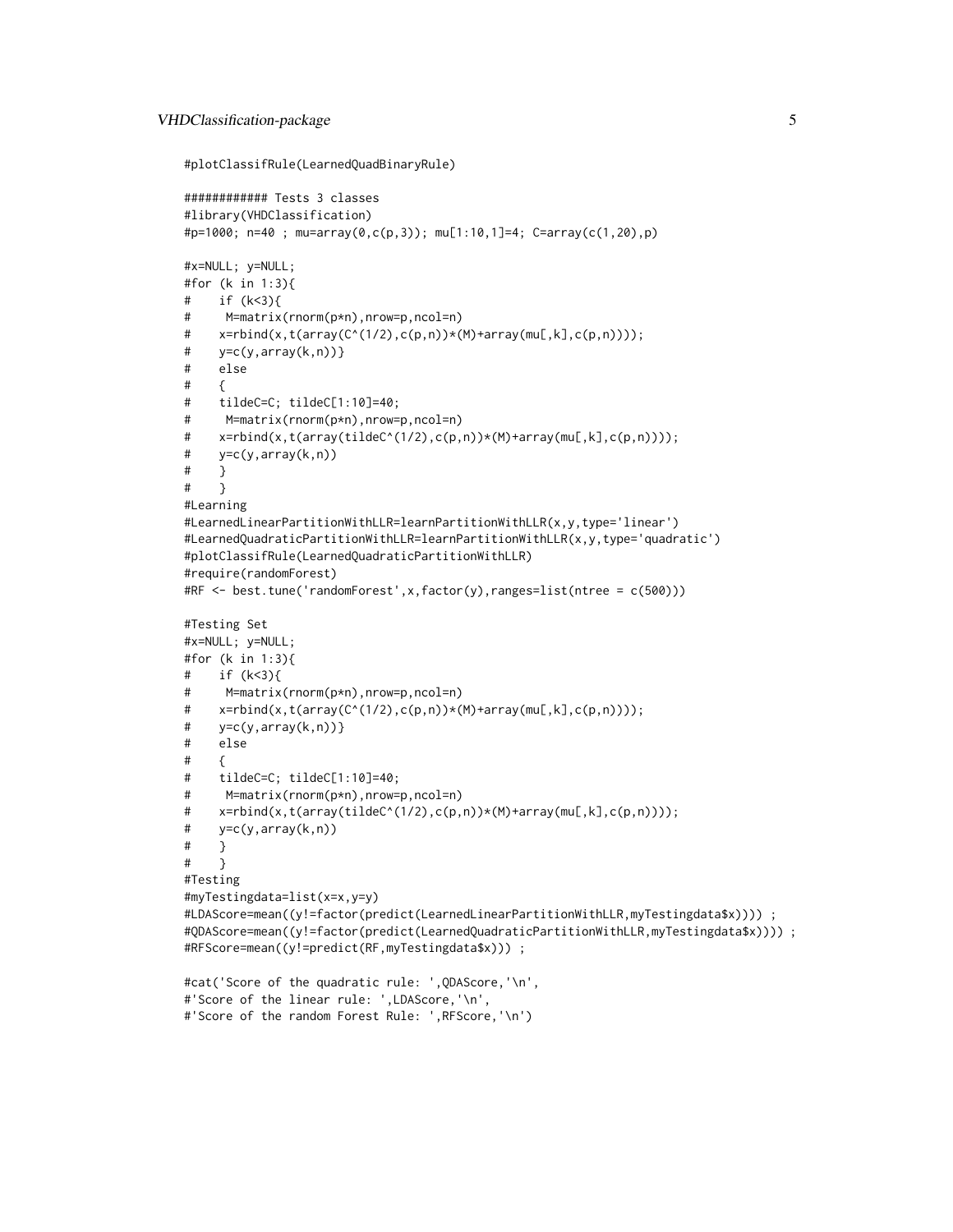<span id="page-5-0"></span>.EvaluateLogLikeRatio-methods

*~~ Methods for Function .EvaluateLogLikeRatio ~~*

## Description

~~ Methods for function .EvaluateLogLikeRatio ~~

#### Methods

signature( $x = "numeric", object = "LinearRule") hidden.$ 

<span id="page-5-1"></span>getBinaryRule *Getter set of binary rules (object PartitionWithLLR)*

#### Description

This function returns the binary rule for discrimination between data from class k and data from class l

#### Usage

```
getBinaryRule(object, k, l)
```
## Arguments

| object | An object of class Partition With LLR as returned by learn Partition With LLR |
|--------|-------------------------------------------------------------------------------|
| k      | an existing label                                                             |
|        | an existing label                                                             |

### Value

A binary classification rule. Can either be an object of class LinearRule or an object of class QuadraticRule

## Author(s)

Robin Girard

#### References

Fast rate of convergence in high dimensional linear discriminant analysis. R. Girard To appear in Journal of Nonparametric Statistics.\ Very high dimensional discriminant analysis with thresholding estimation. R. Girard. Submitted.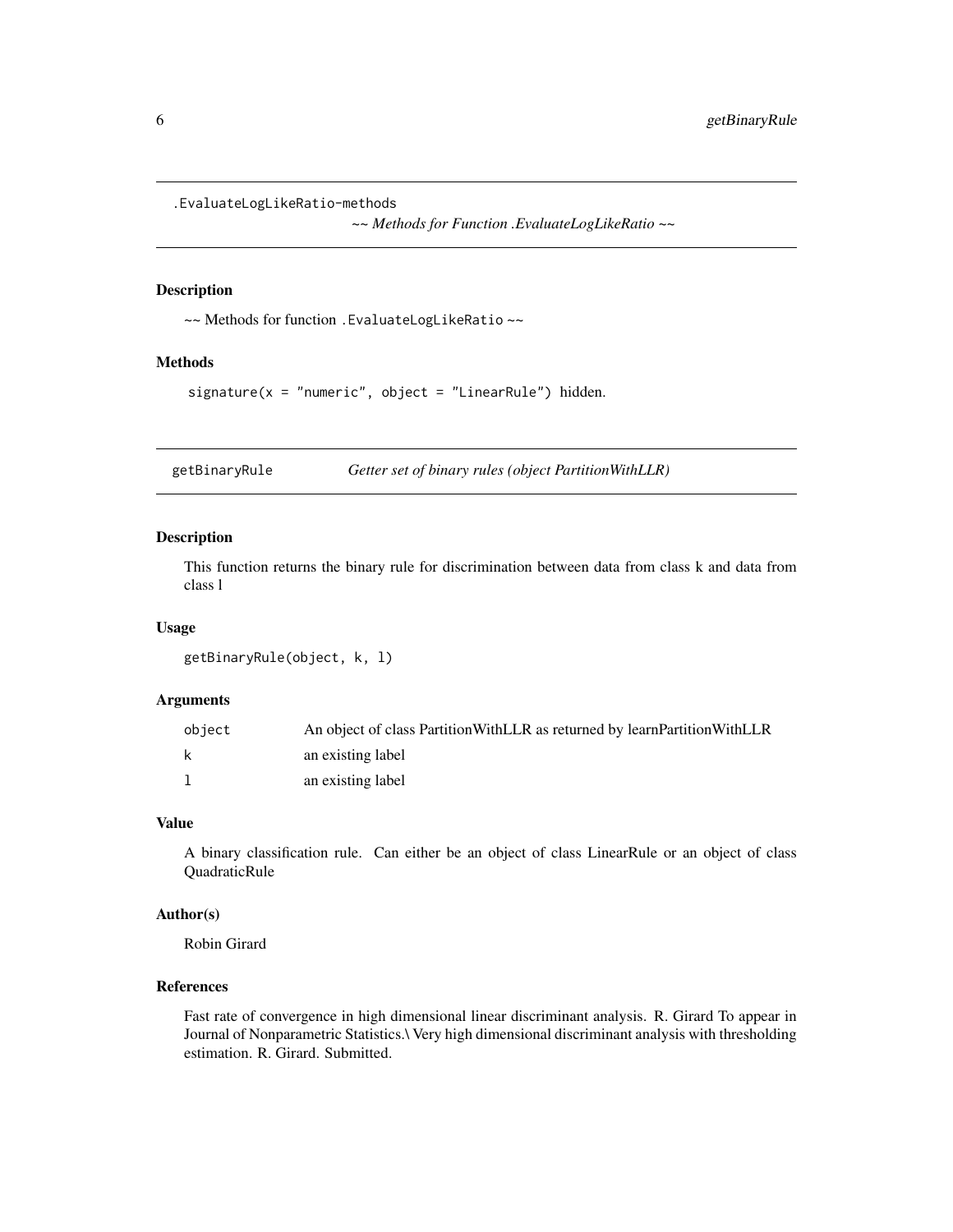## <span id="page-6-0"></span>getBinaryRule-methods 7

## See Also

[getLogLikeRatio](#page-6-1)

#### Examples

```
#try p=1000 , 5000, ...
p=100; n=20 ; mu=array(0,c(p,4)); mu[1:10,1]=2 ;mu[11:20,2]=2;C=array(c(1,20),p)
mu[21:30,3]=2
x=NULL; y=NULL;
for (k in 1:4){
   x=rbind(x,t(array(C^(1/2),c(p,n))*(matrix(rnorm(p*n),nrow=p,ncol=n))+array(mu[,k],c(p,n))));
   y=c(y,array(k,n))}
#Learning
LearnedLinearPartitionWithLLR=learnPartitionWithLLR(x,y,procedure='FDRThresh')
Rule=getBinaryRule(LearnedLinearPartitionWithLLR,1,2)
show(Rule)
```
getBinaryRule-methods *~~ Methods for Function getBinaryRule ~~*

## Description

~~ Methods for function getBinaryRule ~~

#### Methods

signature(object = "PartitionWithLLR") see [getBinaryRule](#page-5-1)

<span id="page-6-1"></span>

| getLogLikeRatio | Get the log-likelihood ratio from a binary rule (Quadratic Rule or Lin- |
|-----------------|-------------------------------------------------------------------------|
|                 | earRule)                                                                |

#### Description

Binary rules can be expressed

#### Usage

```
getLogLikeRatio(object)
```
## Arguments

object an object of type LinearRule or QuadraticRule.

#### Details

Get everything that defines a log likelihood ratio between two gaussian measures.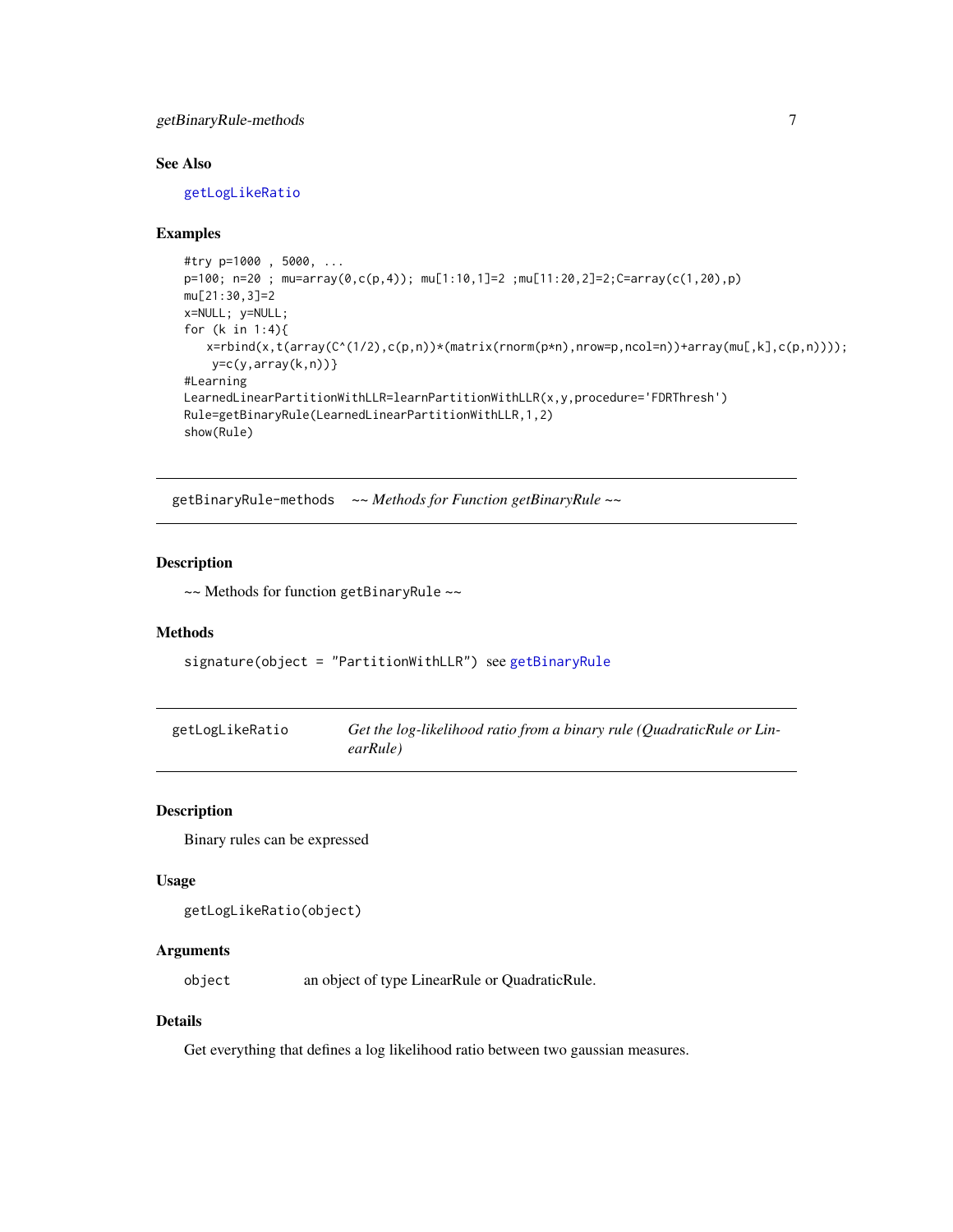#### <span id="page-7-0"></span>Value

A list, see [getLogLikeRatio-methods](#page-7-1)

## Author(s)

Robin Girard

#### References

Fast rate of convergence in high dimensional linear discriminant analysis. R. Girard To appear in Journal of Nonparametric Statistics.\ Very high dimensional discriminant analysis with thresholding estimation. R. Girard. Submitted.

#### Examples

```
p=100; n=20 ; mu=array(0,c(p,4)); mu[1:10,1]=2 ;mu[11:20,2]=2;C=array(c(1,20),p)
mu[21:30,3]=2
x=NULL; y=NULL;
for (k in 1:4){
   x=rbind(x,t(array(C^(1/2),c(p,n))*(matrix(rnorm(p*n),nrow=p,ncol=n))+array(mu[,k],c(p,n))));
   y=c(y,array(k,n))#Learning
LearnedLinearPartitionWithLLR=learnPartitionWithLLR(x,y,procedure='FDRThresh')
Rule=getBinaryRule(LearnedLinearPartitionWithLLR,1,2)
LLR=getLogLikeRatio(Rule)
print(LLR)
```
<span id="page-7-1"></span>getLogLikeRatio-methods

```
~~ Methods for Function getLogLikeRatio ~~
```
#### **Description**

~~ Methods for function getLogLikeRatio ~~

#### Methods

- signature(object = "LinearRule") Returns a list with NormalVector and CenterVector. The loglikelihood ratio on x can be evaluated by  $L(x)=1/2<$ NormalVector,x-CenterVector>.
- signature(object = "QuadraticRule") returns a list with a NormalVector, CenterVector, FormVector (3 vectors) and a numeric constant Constant. The loglikelihood ratio on x can be evaluated by L(x)=-1/2<diag(FormVector)(x-CenterVector),x-CenterVector>+<NormalVector,x-CenterVector> -Constant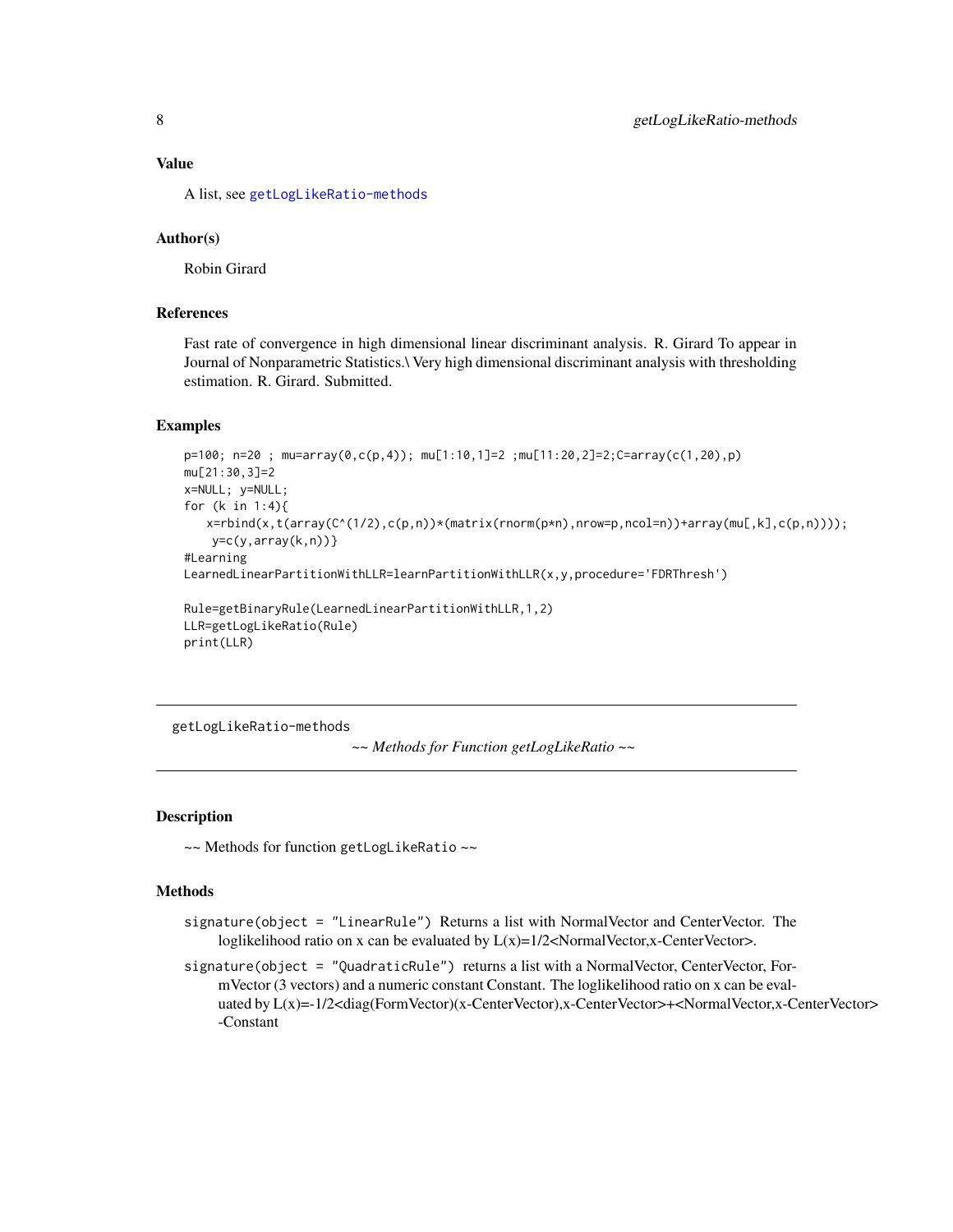<span id="page-8-1"></span><span id="page-8-0"></span>

## Description

Function to learn a binary classification rule. For more than two class, use [learnPartitionWithLLR](#page-9-1) instead. The learned rule can be linear or quadratic. There are reduction dimension methods (accessible via argument procedure) to make the procedure efficient when the number of features is larger than the number of observations

#### Usage

```
learnBinaryRule(x, y,type='linear', procedure = "FDRThresh",
covariance = "diagonal", ql = NULL, qq = NULL,prior=FALSE)
```
#### Arguments

| $\mathsf{x}$ | The Matrix with input data of size pxn (p feature space dimension, and n number<br>of observations)                                                                                                                                                                                                                                                                                                                                                                                                  |
|--------------|------------------------------------------------------------------------------------------------------------------------------------------------------------------------------------------------------------------------------------------------------------------------------------------------------------------------------------------------------------------------------------------------------------------------------------------------------------------------------------------------------|
| y            | A vector of n factors with 2 LEVELS (labels) associated to observations (can<br>also be numeric)                                                                                                                                                                                                                                                                                                                                                                                                     |
| type         | 'quadratic' or 'linear' are valid types.                                                                                                                                                                                                                                                                                                                                                                                                                                                             |
| procedure    | Procedure gives the used procedure to reduce the dimensionality of the estimated<br>Normal Vector and Form Vector. use 'no Thresh' for no dimensionality reduction.<br>UnivTresh is the universal threshold and FDRThresh is an FDR thresolding pro-<br>cedure. When type=='linear' 'FANThresh' and 'FDRstudent' are also available.<br>For type linear, the thresholding procedures are fully described in the Paper "Fast<br>rate of convergence in high dimensional linear discriminant analysis" |
| covariance   | Unused argument  further development comming soon                                                                                                                                                                                                                                                                                                                                                                                                                                                    |
| ql           | The parameter associated to the thresholding procedure for the estimation of<br>NormalVector. If a vector of values is given a 10 fold cross validation is per-<br>formed                                                                                                                                                                                                                                                                                                                            |
| qq           | The parameter associated to the thresholding procedure for the estimation of<br>FormVector (only when type='quadratic'). If a vector of values is given a 10<br>fold cross validation is performed                                                                                                                                                                                                                                                                                                   |
| prior        | Do we put a prior on y (taking into account the proportion of the different class<br>in the learning set to build the classification rule                                                                                                                                                                                                                                                                                                                                                            |

#### Value

A classification rule of class LinearRule if type='linear' and of class QuadraticRule if type='quadratic'.

## Author(s)

Robin Girard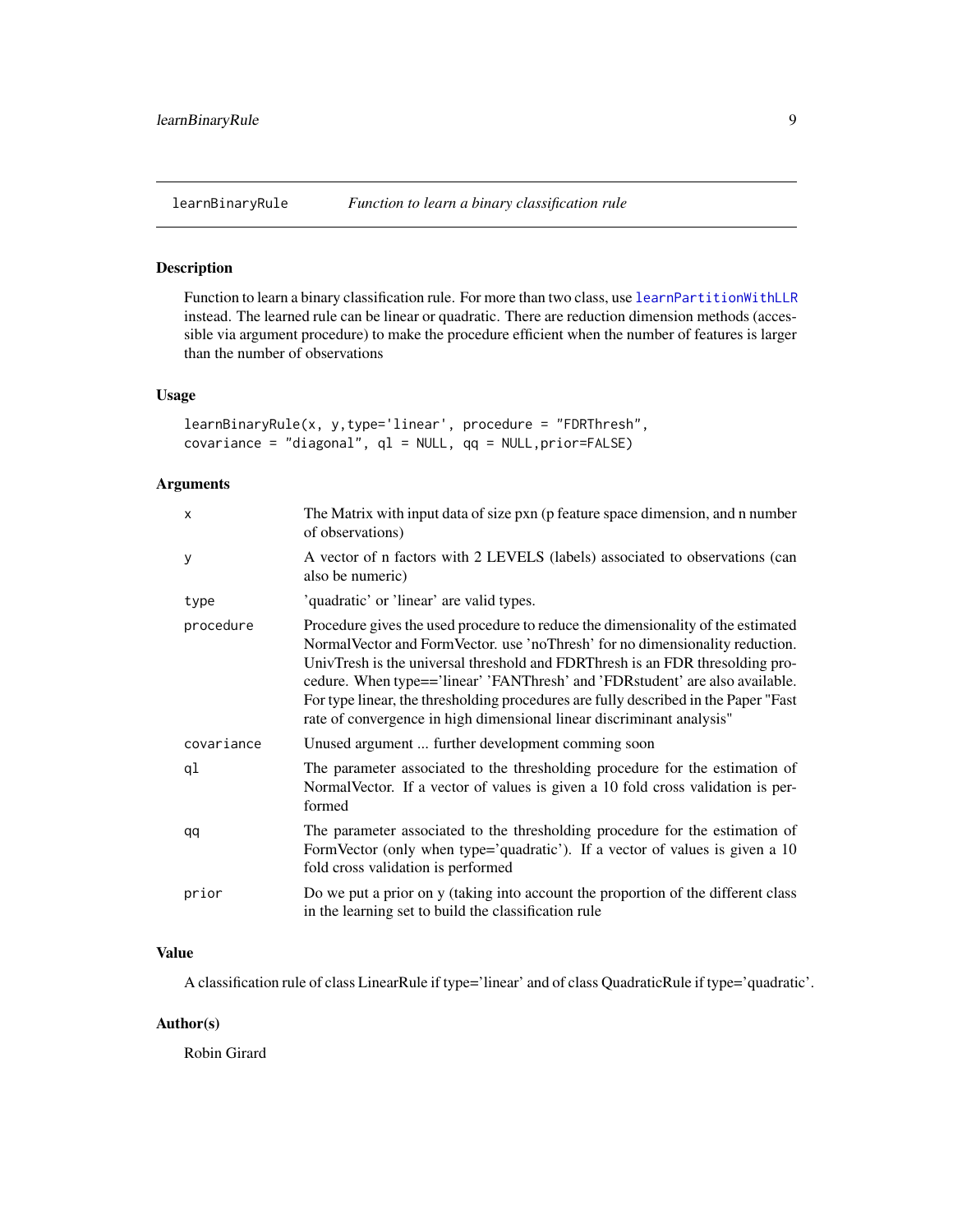#### <span id="page-9-0"></span>References

Fast rate of convergence in high dimensional linear discriminant analysis. R. Girard To appear in Journal of Nonparametric Statistics.\ Very high dimensional discriminant analysis with thresholding estimation. R. Girard. Submitted.

#### See Also

[learnPartitionWithLLR](#page-9-1)

## Examples

```
p=100; n=50 ; mu=array(0,c(p,2)); mu[1:10,1]=1 ;C=array(c(1,20),p)
x=NULL; y=NULL;
for (k in 1:2){
  M=matrix(rnorm(p*n),nrow=p,ncol=n)
  x = r \text{bind}(x, t(\arctan(C^(1/2), c(p, n)) * (M) + \arctan(mu[, k], c(p, n))));
    y=c(y,array(k,n)) }
#Learning
LearnedBinaryRule=learnBinaryRule(x,y)
show(LearnedBinaryRule)
```
<span id="page-9-1"></span>learnPartitionWithLLR *A function to learn a rule in case of 2 classes or more*

#### Description

A function to learn a rule in case of 2 classes or more. There are reduction dimension methods (accessible via argument procedure) to make the procedure efficient when the number of features is larger than the number of observations

#### Usage

```
learnPartitionWithLLR(x, y, type = "linear", procedure = "FDRThresh",
ql = NULL, qq = NULL, BinaryLearningProcedure = NULL,prior=FALSE)
```
#### **Arguments**

The Argument are exactly the same as in [learnBinaryRule](#page-8-1) except that y may have more than 2 levels

#### see [learnBinaryRule](#page-8-1)

xy vector of factors with two or more levels type procedure ql qq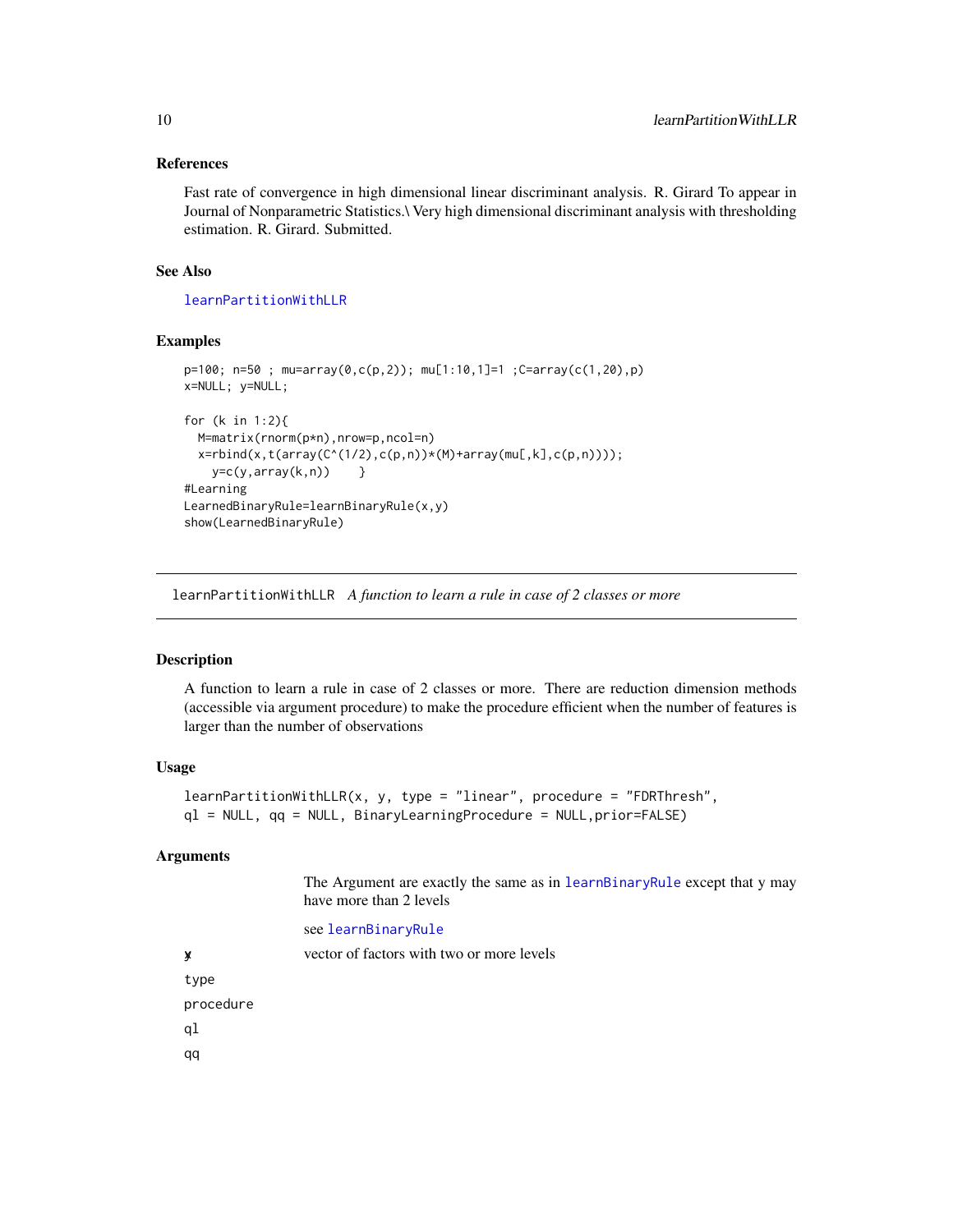## <span id="page-10-0"></span>LinearRule-class 11

|       | BinaryLearningProcedure                                                                                                                   |
|-------|-------------------------------------------------------------------------------------------------------------------------------------------|
| prior | Do we put a prior on y (taking into account the proportion of the different class<br>in the learning set to build the classification rule |

<span id="page-10-1"></span>LinearRule-class *Class "LinearRule" ~~~*

### Description

 $\sim$  A concise (1-5 lines) description of what the class is.  $\sim$ 

## Objects from the Class

Objects can be created by calls of the form new ("LinearRule",  $\ldots$ ).  $\sim$  describe objects here  $\sim$   $\sim$ 

## Slots

```
labels: Object of class "factor" ~~
normalVector: Object of class "numeric" ~~
normalIndex: Object of class "numeric" ~~
centerVector: Object of class "numeric" ~~
prior: Object of class "logical" ~~
proportions: Object of class "numeric" ~~
```
#### Methods

```
.EvaluateLogLikeRatio signature(x = "numeric", object = "LinearRule"); ...getLogLikeRatio signature(object = "LinearRule"): ...
plotClassifRule signature(object = "LinearRule"): ...
predict signature(object = "LinearRule"): ...
show signature(object = "LinearRule"): ...
```
## Author(s)

Robin Girard

## Examples

showClass("LinearRule")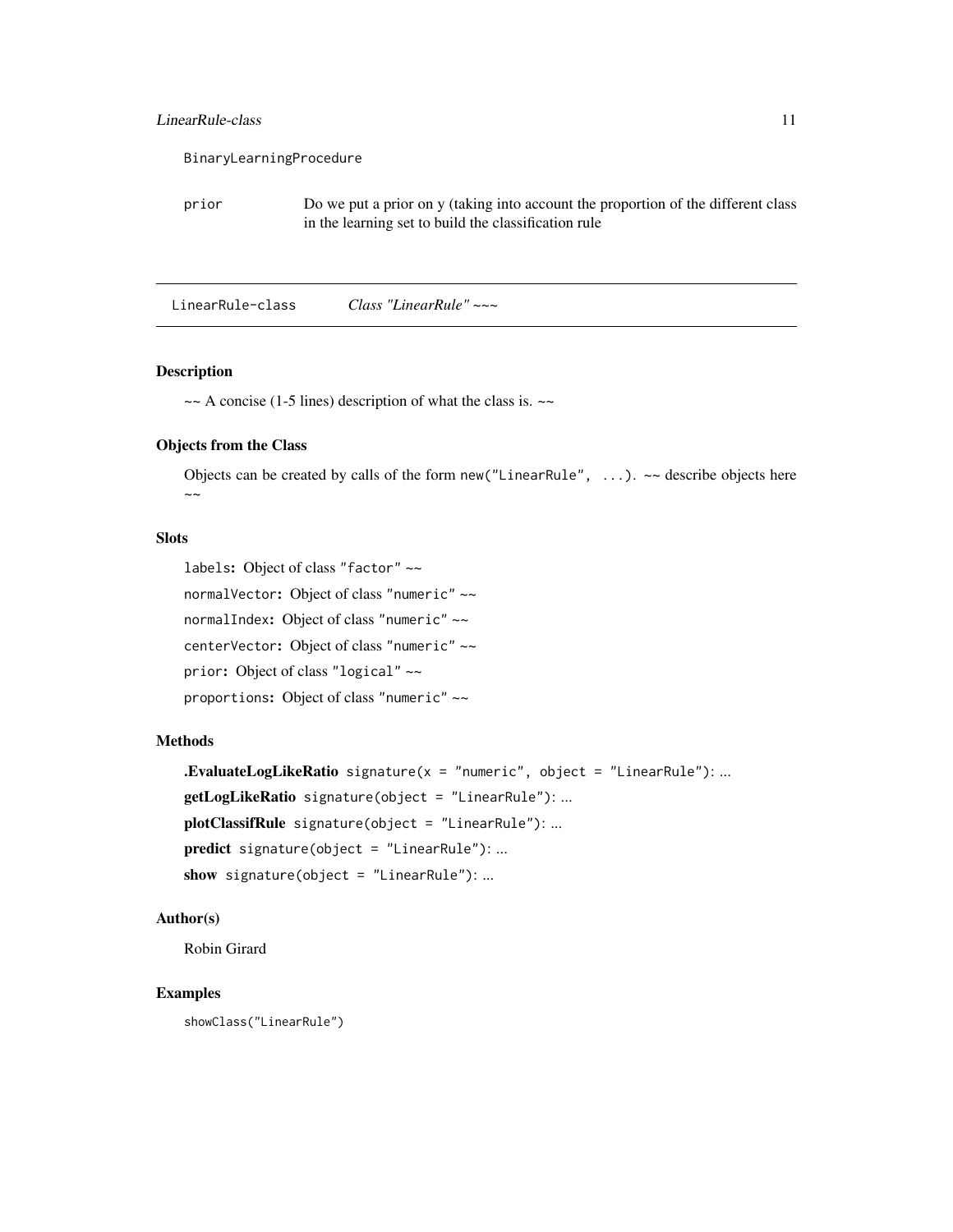<span id="page-11-1"></span><span id="page-11-0"></span>PartitionWithLLR-class

*Class "PartitionWithLLR" ~~~*

## Description

 $\sim$  A concise (1-5 lines) description of what the class is.  $\sim$ 

#### Objects from the Class

Objects can be created by calls of the form new ("PartitionWithLLR",  $\ldots$ ).  $\sim$  describe objects here  $\sim$ 

#### **Slots**

LogLikeRatio: Object of class "list" ~~

labels: Object of class "ordered" ~~

ThreshProc: Object of class "character" ~~

ql: Object of class "numeric" ~~

qq: Object of class "numeric" ~~

#### Methods

getBinaryRule signature(object = "PartitionWithLLR"): ... plotClassifRule signature(object = "PartitionWithLLR"): ... predict signature(object = "PartitionWithLLR"): ... show signature(object = "PartitionWithLLR"): ...

## Author(s)

Robin Girard

## Examples

showClass("PartitionWithLLR")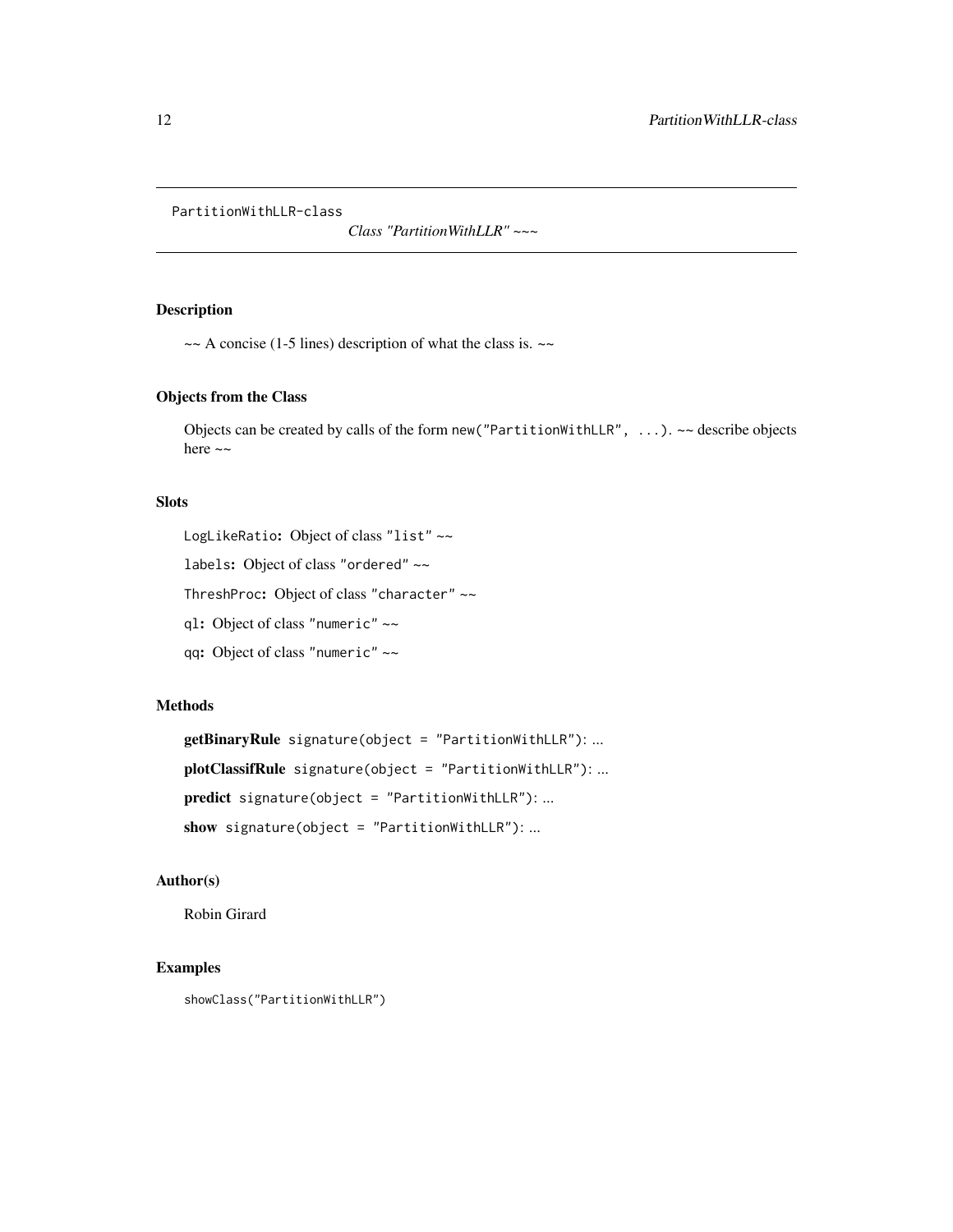<span id="page-12-0"></span>plotClassifRule *A plot function for classification rules (binary or not, quadratic or linear)*

## Description

plot function for classification rules (binary or not, quadratic or linear). Essentially a wrapper to xyplot.

#### Usage

```
plotClassifRule(object, ...)
```
## Arguments

object

... other argument that can be passed through xyplot

#### Author(s)

Robin Girard

<span id="page-12-1"></span>QuadraticRule-class *Class "QuadraticRule" ~~~*

## Description

This class implements a high dimensional binary quadratic classification rule

#### Objects from the Class

Objects can be created by calls of  $learnBinaryRule(x, y, type='quadratic') see  $learnBinaryRule$ .$  $learnBinaryRule(x, y, type='quadratic') see  $learnBinaryRule$ .$ 

## Slots

formVector: Object of class "numeric" ~~ formIndex: Object of class "numeric" ~~ constant: Object of class "numeric" ~~ normalVector: Object of class "numeric" ~~ normalIndex: Object of class "numeric" ~~ centerVector: Object of class "numeric" ~~

## Extends

Class ["LinearRule"](#page-10-1), directly.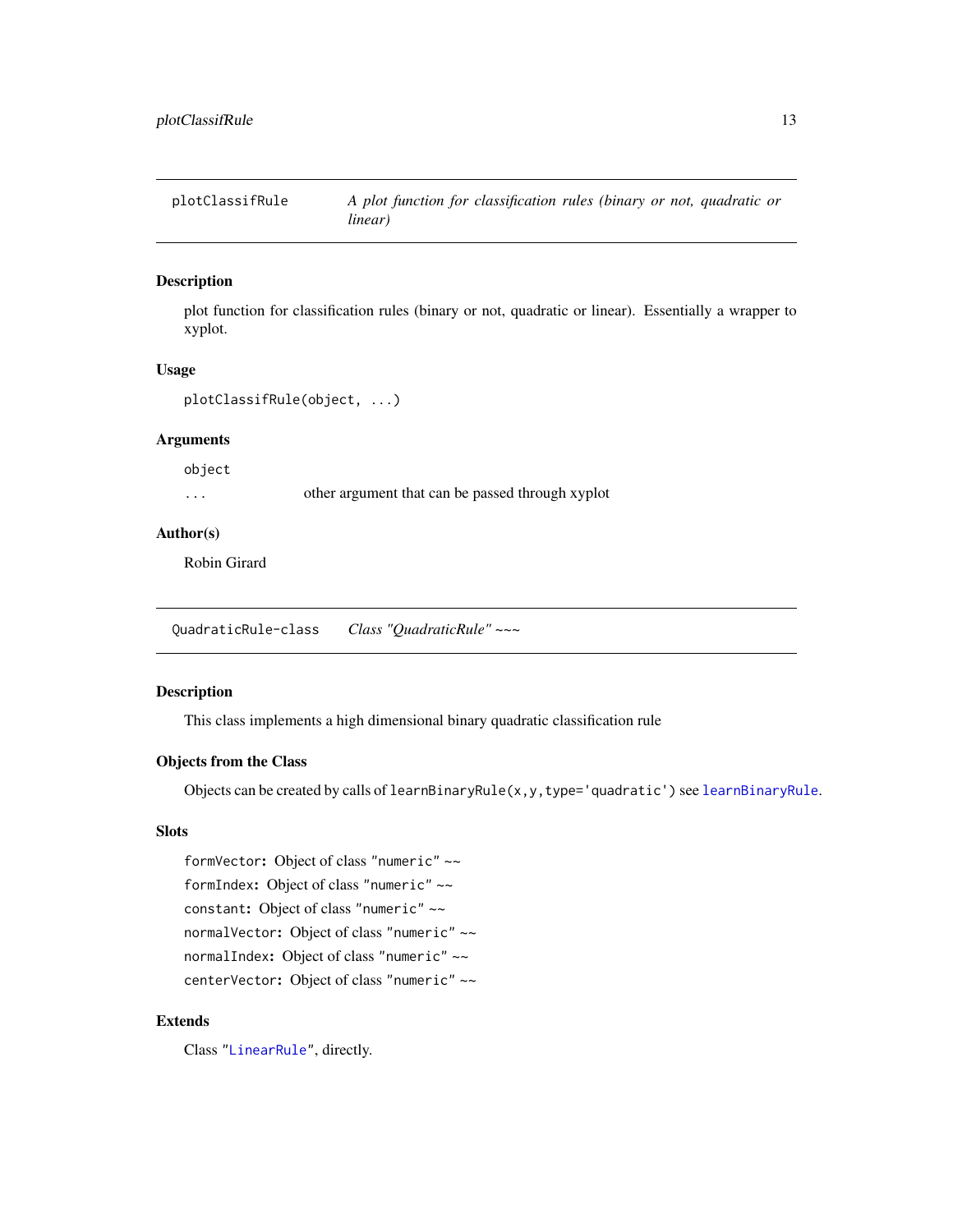## Methods

```
getLogLikeRatio signature(object = "QuadraticRule"): ...
plotClassifRule signature(object = "QuadraticRule"): ...
predict signature(object = "QuadraticRule"): ...
show signature(object = "QuadraticRule"): ...
```
## Author(s)

robin girard

## References

See my preprint Preprint

## Examples

showClass("QuadraticRule")